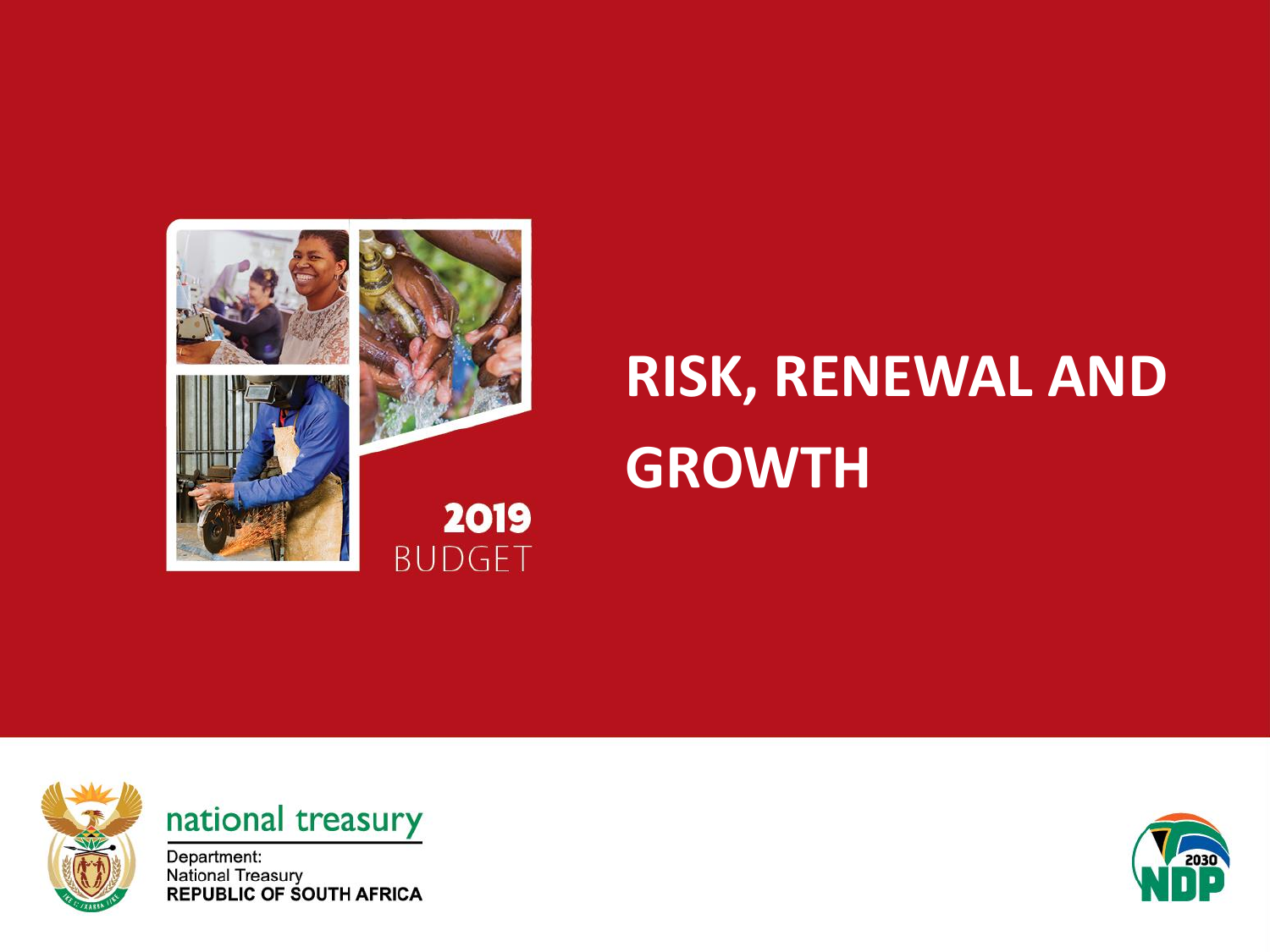## **Main messages in Budget 2019**

- The 2019 Budget outlines a series of economic and fiscal measures intended to move the economy onto a new trajectory and reduce the long-term risks to South Africa's public finances
- Government's central economic policy goal is to accelerate inclusive growth and create jobs. Its main fiscal objective is to ensure sustainable finances by containing the budget deficit and stabilising public debt. The Budget proposals support these goals
- This budget confronts a difficult environment in which economic growth remains weak, public debt and debt-service costs have accelerated, and governance and operational concerns are manifest across the public sector
- Weak economic performance and residual problems in tax administration have resulted in large revenue shortfalls. The deteriorating financial position of state-owned companies has put additional pressure on the public finances
- In light of these considerations, the 2019 Budget priorities are to:
	- Narrow the budget deficit and stabilise the national debt-to-GDP ratio
	- **Support restructuring of the electricity sector, and reduce the immediate risks Eskom poses** to the economy and the public finances
	- Renew economic growth by strengthening private-sector investment, improving the planning and implementation of infrastructure projects, and rebuilding state institutions



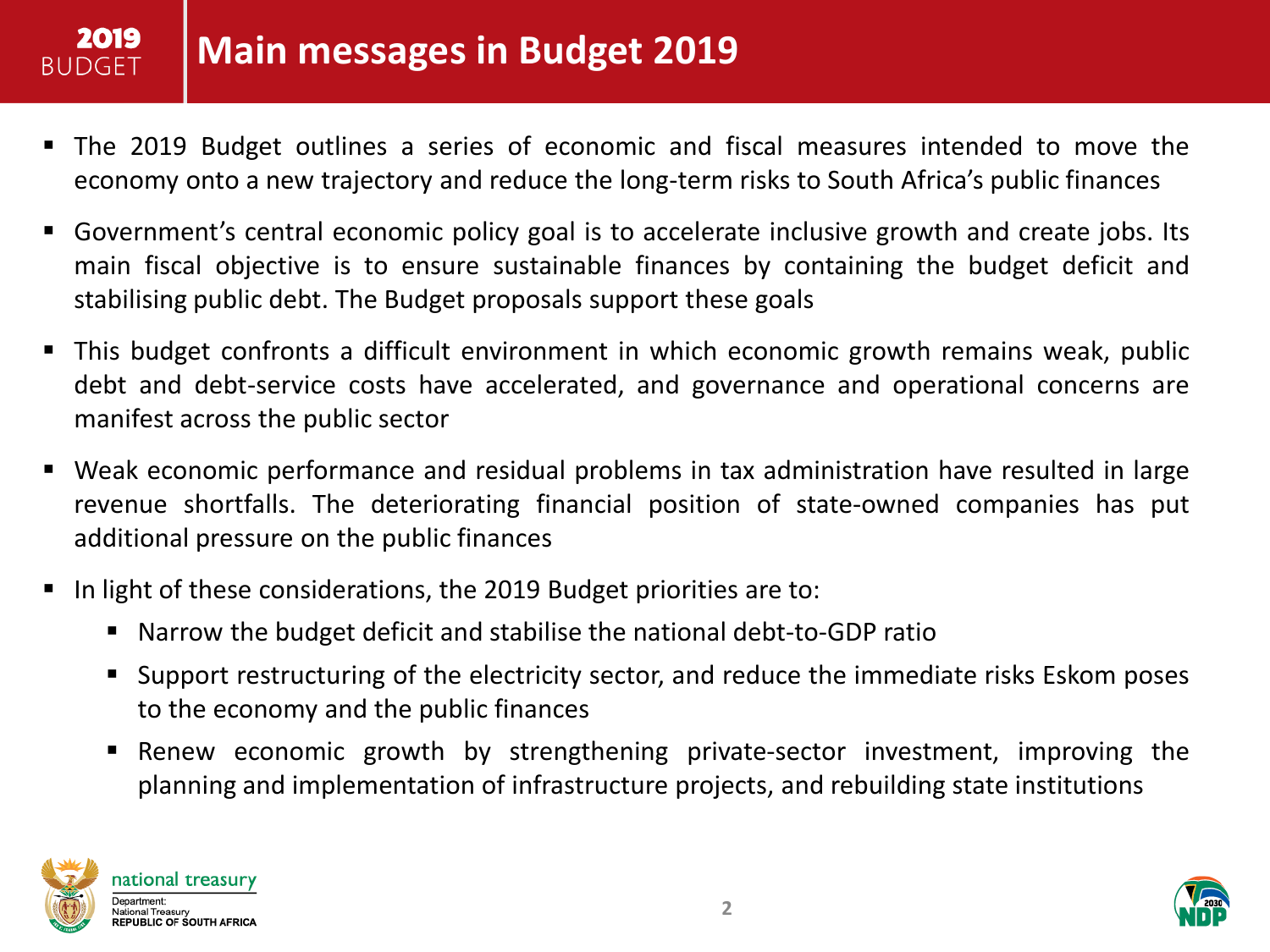#### **Economic growth in selected countries**

2019 **BUDGET** 

| Region/country            | 2010-2017        | 2018                     | 2019    | 2020 | 2021-2023 |  |
|---------------------------|------------------|--------------------------|---------|------|-----------|--|
| Percentage                | Post-crisis      | Average GDP forecast     |         |      |           |  |
| World                     | 3.8              | 3.5<br>3.6<br>3.6<br>3.7 |         |      |           |  |
| Advanced economies        | 2.0              | 2.3                      | 2.0     | 1.7  | 1.6       |  |
| <b>United States</b>      | $2.2\phantom{0}$ | 2.9                      | 2.5     | 1.8  | 1.5       |  |
| Euro area                 | $1.3\,$          | 1.8                      | 1.6     | 1.7  | $1.5\,$   |  |
| United Kingdom            | 2.0              | 1.4                      | $1.5\,$ | 1.6  | 1.6       |  |
| Japan                     | 1.5              | 0.9                      | 1.1     | 0.5  | 0.5       |  |
| Developing countries      | 5.3              | 4.6                      | 4.5     | 4.9  | 4.9       |  |
| China                     | 8.0              | 6.6                      | 6.2     | 6.2  | 5.8       |  |
| India                     | 7.3              | 7.3                      | 7.5     | 7.7  | 7.7       |  |
| Brazil                    | 1.4              | $1.3\,$                  | 2.5     | 2.2  | 2.2       |  |
| Russia                    | 1.8              | 1.7                      | 1.6     | 1.7  | 1.4       |  |
| Mexico                    | 3.1              | 2.1                      | 2.1     | 2.2  | 2.9       |  |
| Sub-Saharan Africa        | 4.3              | 2.9                      | 3.5     | 3.6  | 4.0       |  |
| South Africa <sup>®</sup> | 2.0              | 0.7                      | $1.5\,$ | 1.7  | 2.4       |  |

1. National Treasury forecast

Source: IMF World Economic Outlook, January 2019 and IMF World Economic Outlook database

- **GDP** growth projections for the United States, China and Europe have been revised down
- Financial market conditions, which stabilised in the middle of last year, have become more volatile since the end of 2018
- Short-term uncertainty has added to concerns about trade tensions and slower global growth



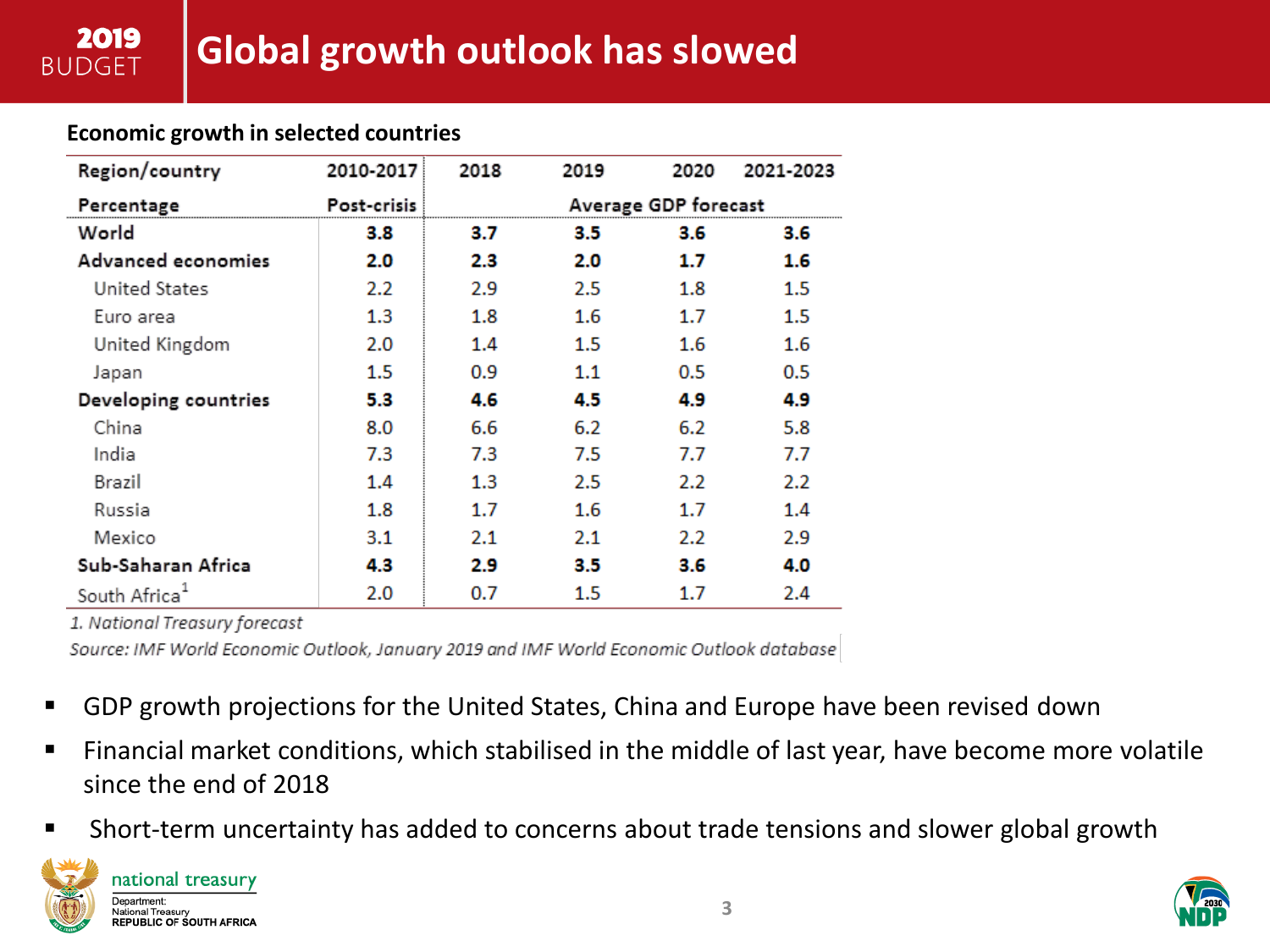#### **Macroeconomic outlook**

|                                      | 2018            | 2019   | 2020            | 2021   |
|--------------------------------------|-----------------|--------|-----------------|--------|
| Real percentage growth               | <b>Estimate</b> |        | <b>Forecast</b> |        |
| Household consumption                | 1.5             | 1.5    | 2.0             | 2.3    |
| <b>Gross fixed-capital formation</b> | $-0.2$          | 1.5    | 2.1             | 3.0    |
| <b>Exports</b>                       | 2.0             | 2.3    | 2.7             | 2.8    |
| Imports                              | 3.8             | 1.7    | 3.2             | 3.3    |
| <b>Real GDP growth</b>               | 0.7             | 1.5    | 1.7             | 2.1    |
| Consumer price index (CPI) inflation | 4.7             | 5.2    | 5.4             | 5.4    |
| Current account balance (% of GDP)   | $-3.5$          | $-3.4$ | $-3.8$          | $-4.0$ |

- Real GDP growth estimated at 1.5 per cent in 2019, down from 1.7 per cent in the 2018 MTBPS, reflecting weak employment and investment growth
- CPI inflation is projected at 5.2 per cent in 2019 in response to rising food inflation and electricity prices
- CPI inflation projections for 2020 and 2021 remain unchanged from 2018 MTBPS estimates



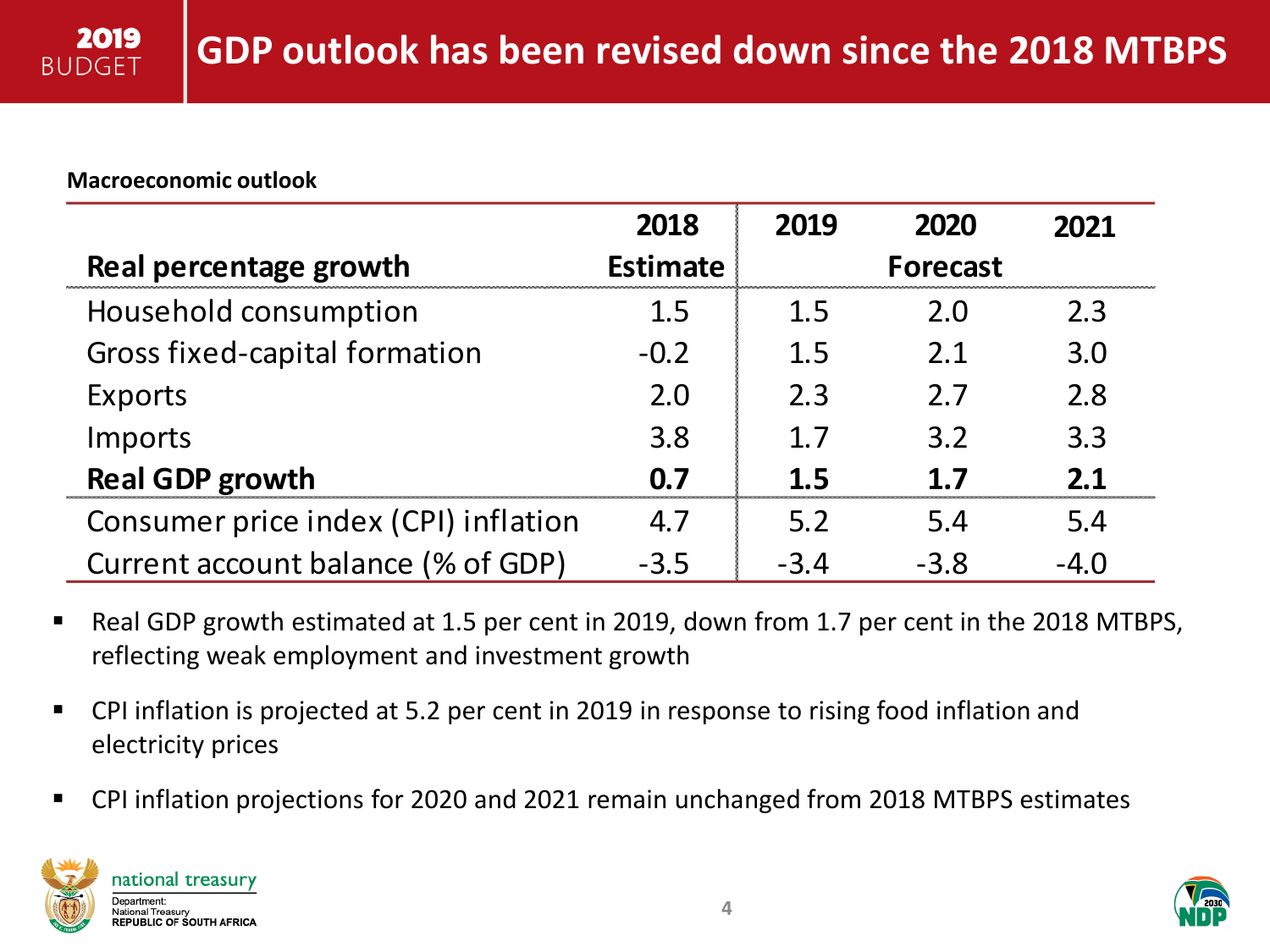

- Progress has been made on growth-enhancing reforms, including preparations to allocate telecommunications spectrum, reform visa requirements and remove barriers to mining investment
- Spending has been reprioritised to support black commercial farmers, revitalise townships and industrial parks, and rebuild the South African Revenue Service
- Funding has been provided to address urgent matters in health and education, including filling critical medical posts and completing school sanitation projects
- A series of reforms are under way to improve the quality and quantity of public infrastructure projects
- Government is reforming state-owned companies, with Eskom as its immediate focus



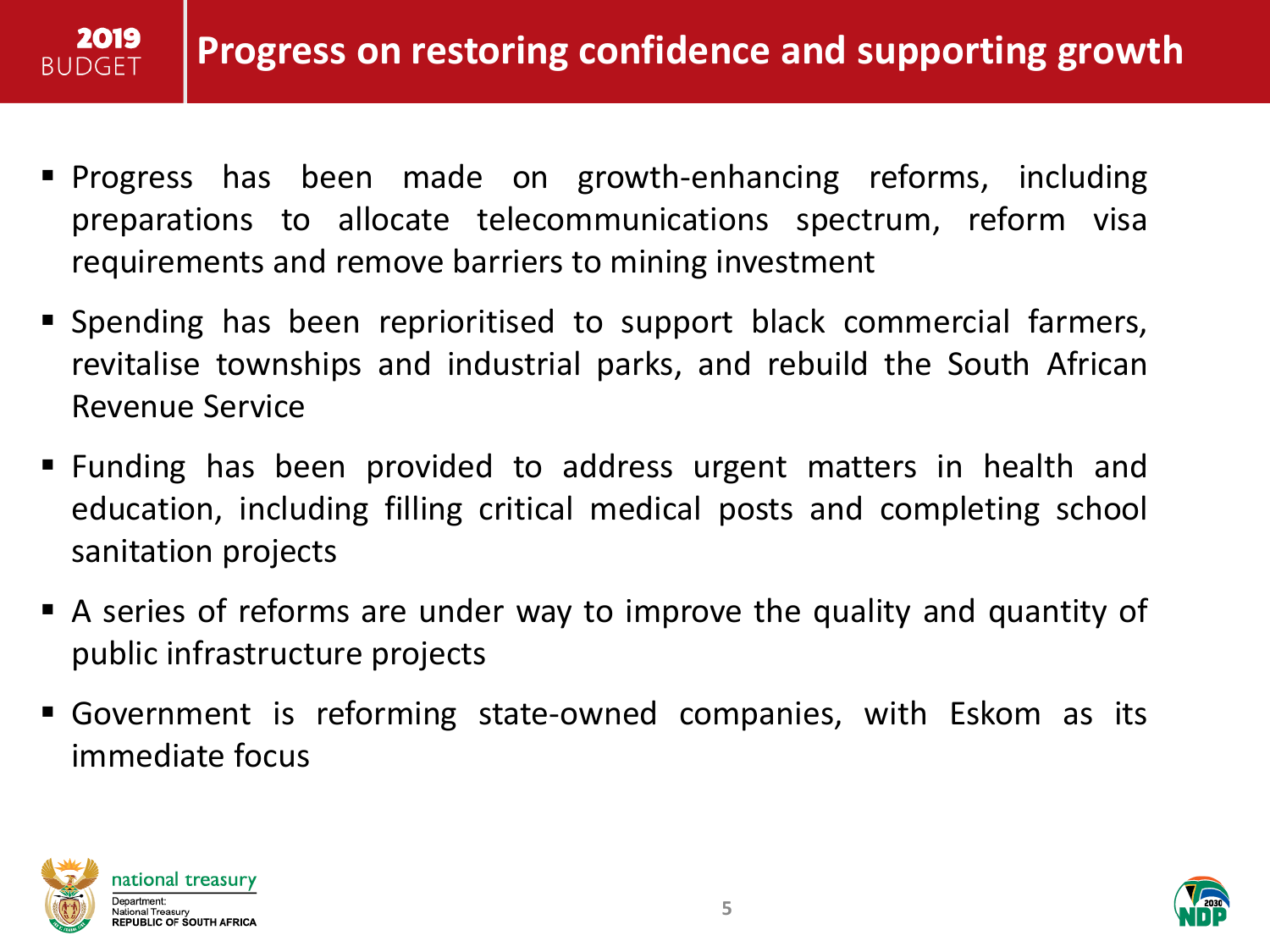## **Restructuring the electricity sector**

- Government's immediate focus is to address the substantial risks that Eskom poses to the economy and the public finances. In its current form, Eskom is not financially sustainable, nor can it meet the country's electricity needs
- Establishing a more competitive electricity sector will improve business and consumer confidence, encourage private investment and reduce upward pressure on prices
- The depth of the financial crisis at Eskom requires government to support the utility's balance sheet, with amounts of R23 billion per year provisionally allocated over the medium term
- The financial support package, with strict conditions attached, will enable Eskom to service its debts and meet redemption requirements, and secure the necessary liquidity to undertake urgent maintenance to restore stable electricity supply
- Further steps in restructuring the electricity market will be announced in the months ahead



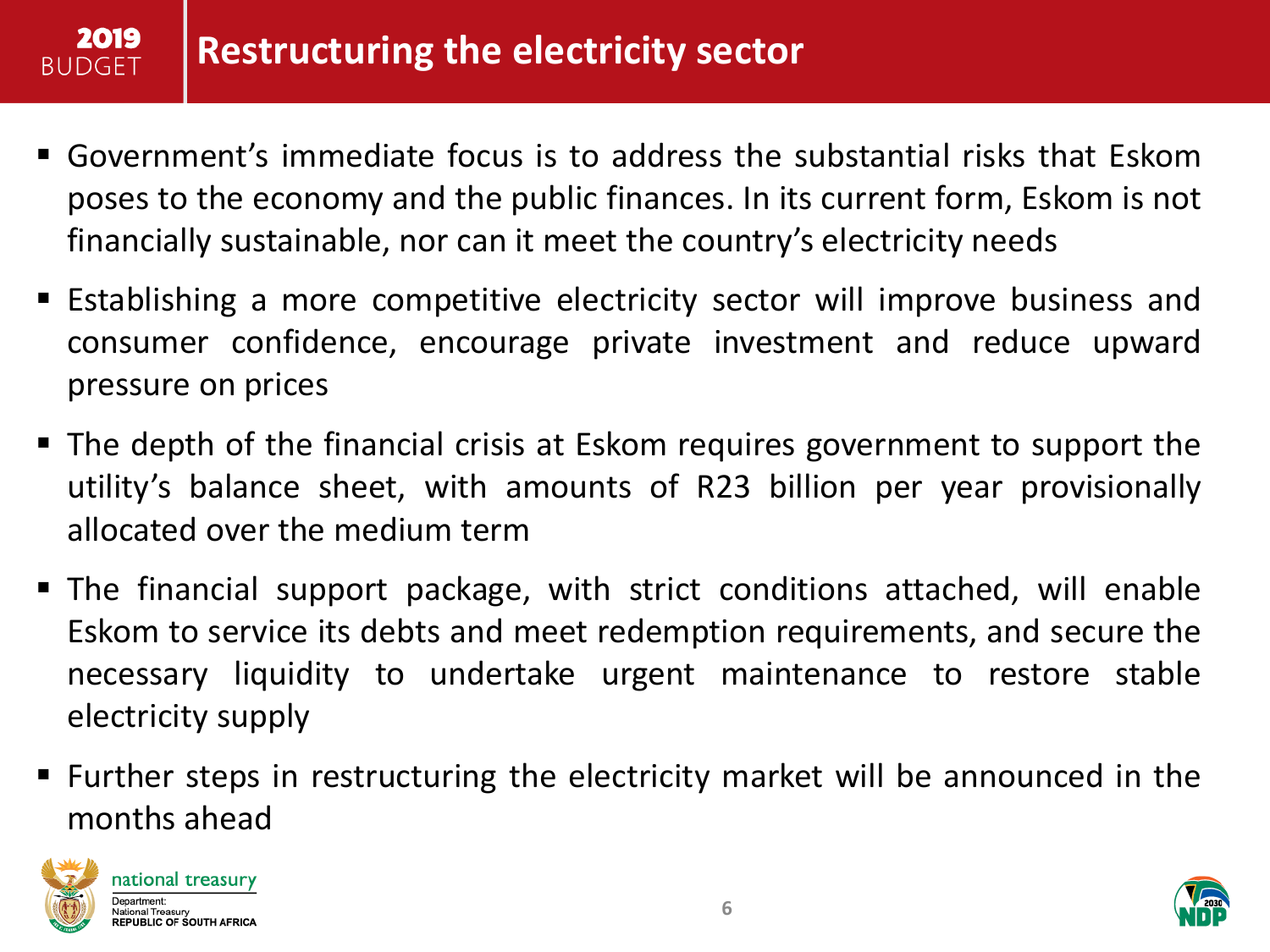### **Improving infrastructure planning and delivery**

Over the next three years, general government infrastructure investment plans amount to R526 billion. Work is under way to improve the quality of this pipeline:

- The Budget Facility for Infrastructure has already strengthened state capacity to consider and budget for large infrastructure projects
- The Development Bank of Southern Africa, the Government Technical Advisory Centre and the Presidential Infrastructure Coordinating Commission receive R625 million for project preparation and implementation
- Local government infrastructure grants are being changed to increase flexibility and incentivise private financing
- Regulation of development charges is being reformed, with the potential to increase local government capital spending by as much as R20 billion per year
- Seven priority programmes worth about R32.6 billion under way in the metros will generate mixeduse, mixed-income living environments, attracting substantial contributions from the private sector over the long term
- Design of a blended-finance infrastructure fund is under way, with government committing a R100 billion to the fund over the coming decade to crowd in private sector, DFI and multilateral funding



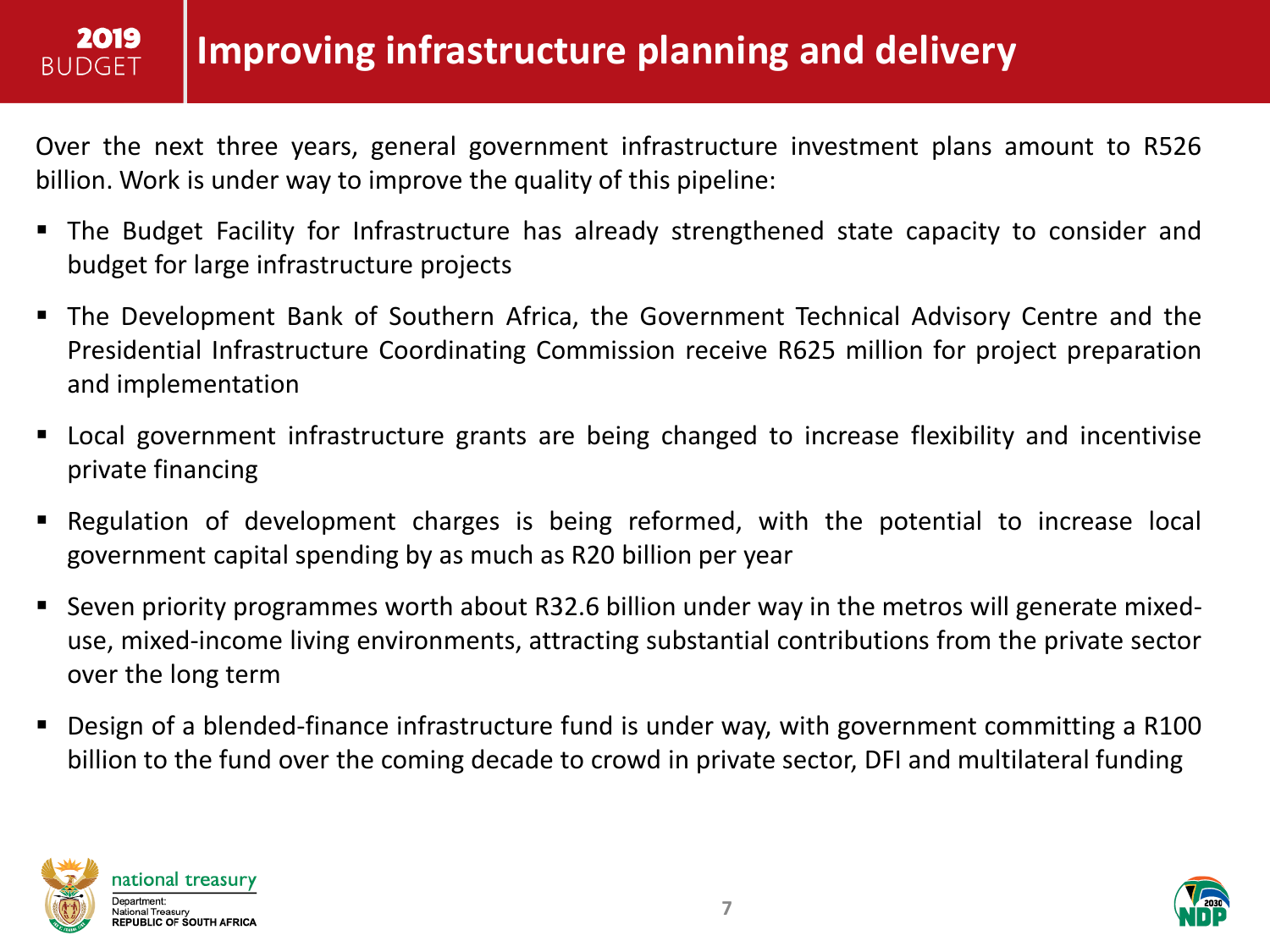#### **Measures to narrow the budget deficit and stabilise the**  2019 **BUDGET national debt-to-GDP ratio**

#### **Tax measures amounting to R15 billion in 2019/20 and R10 billion in 2020/21**

- Gross tax revenue shortfall estimated at R42.8 billion in 2018/19 compared with 2018 Budget, a worsening of R15.4 billion since the 2018 MTBPS
- Including the proposed tax increases, gross tax revenue shortfalls total R16.3 billion over the next three years, compared with 2018 MTBPS estimates

#### **Expenditure reprioritisation**

- Baseline reductions of R50.3 billion, with about half of this amount relating to compensation
- These reductions are offset by provisional allocations of R75.3 billion over the next three years, of which:
	- − Eskom's reconfiguration (R69 billion)
	- − Infrastructure fund (R5 billion) and
	- − 2021 Census (R1.3 billion)
- The contingency reserve is increased by R6 billion in 2019/20 (to respond to possible requests for financial support by SOCs), and is lowered by R8 billion in the two outer years of the framework
	- − Any financial support agreed on will be raised from the sale of non-core assets and will be excluded from the expenditure ceiling
- The above spending adjustments increase main budget non-interest expenditure by R25 billion over the medium term, compared with 2018 Budget estimates



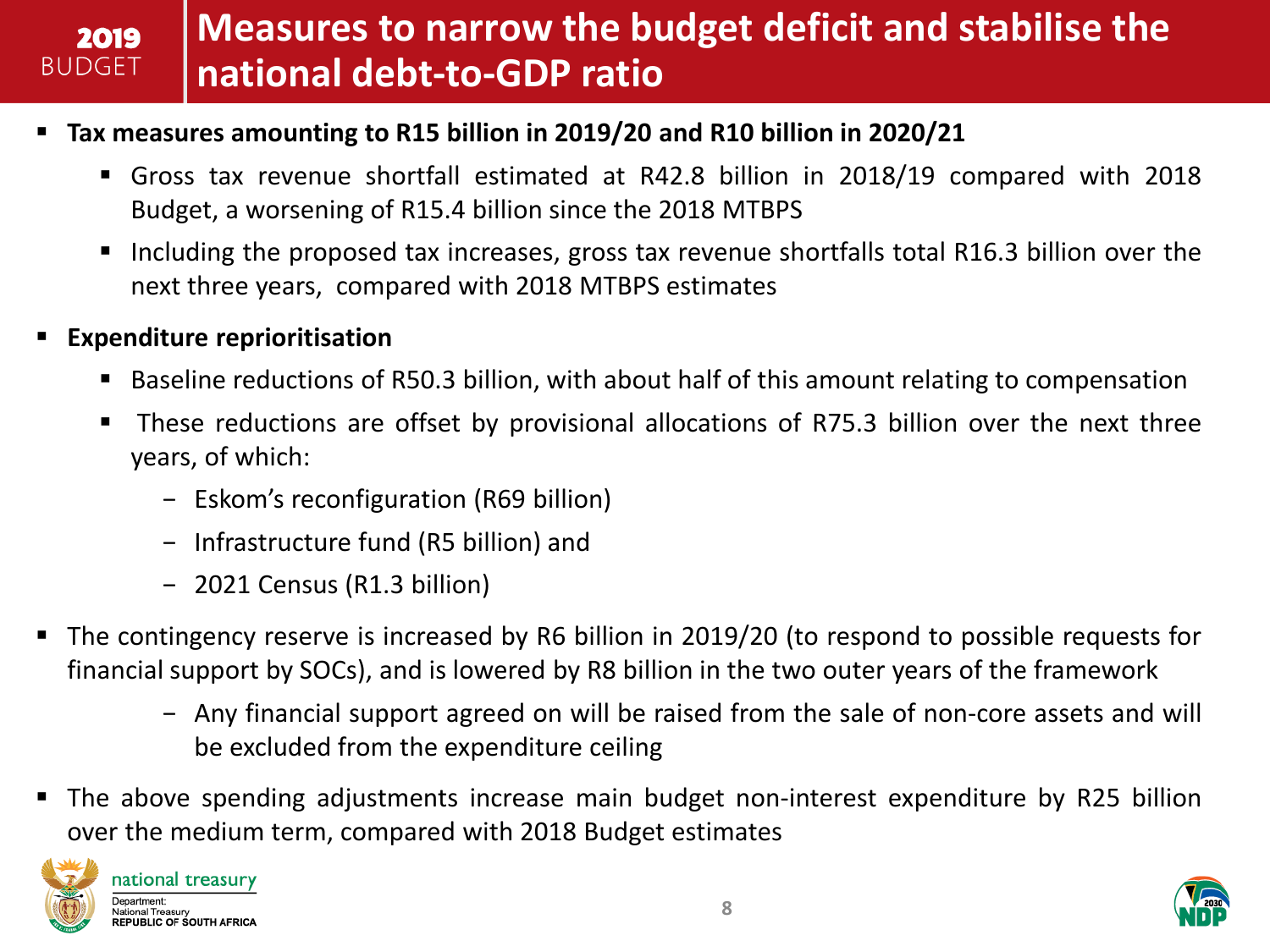| Impact of tax proposals on 2019/20 revenue <sup>1</sup> |               |           |
|---------------------------------------------------------|---------------|-----------|
| <b>R</b> million                                        |               |           |
| Gross tax revenue (before tax proposals)                |               | 1 407 208 |
| <b>Budget 2019/20 proposals</b>                         |               | 15 000    |
| <b>Direct taxes</b>                                     |               | 13 800    |
| Taxes on individuals and companies                      |               |           |
| Personal income tax                                     | 13 800        |           |
| Revenue from not fully adjusting for inflation          | 12 800        |           |
| Revenue if no adjustment is made                        | <i>14 000</i> |           |
| Partial bracket creep for personal income tax           | $-1,200$      |           |
| No adjustment to medical tax credit                     | 1 000         |           |
| Indirect taxes                                          |               | 1 200     |
| General fuel levy adjustment                            | $-500$        |           |
| Introduction of carbon tax on fuel                      | 1800          |           |
| Additional VAT zero-rated items                         | $-1100$       |           |
| Increase in excise duties on tobacco products           | 400           |           |
| Increase in excise duties on alcoholic beverages        | 600           |           |
| Gross tax revenue (after tax proposals)                 |               | 1 422 208 |

*1. Revenue changes are in relation to thresholds that have been fully adjusted for inflation*



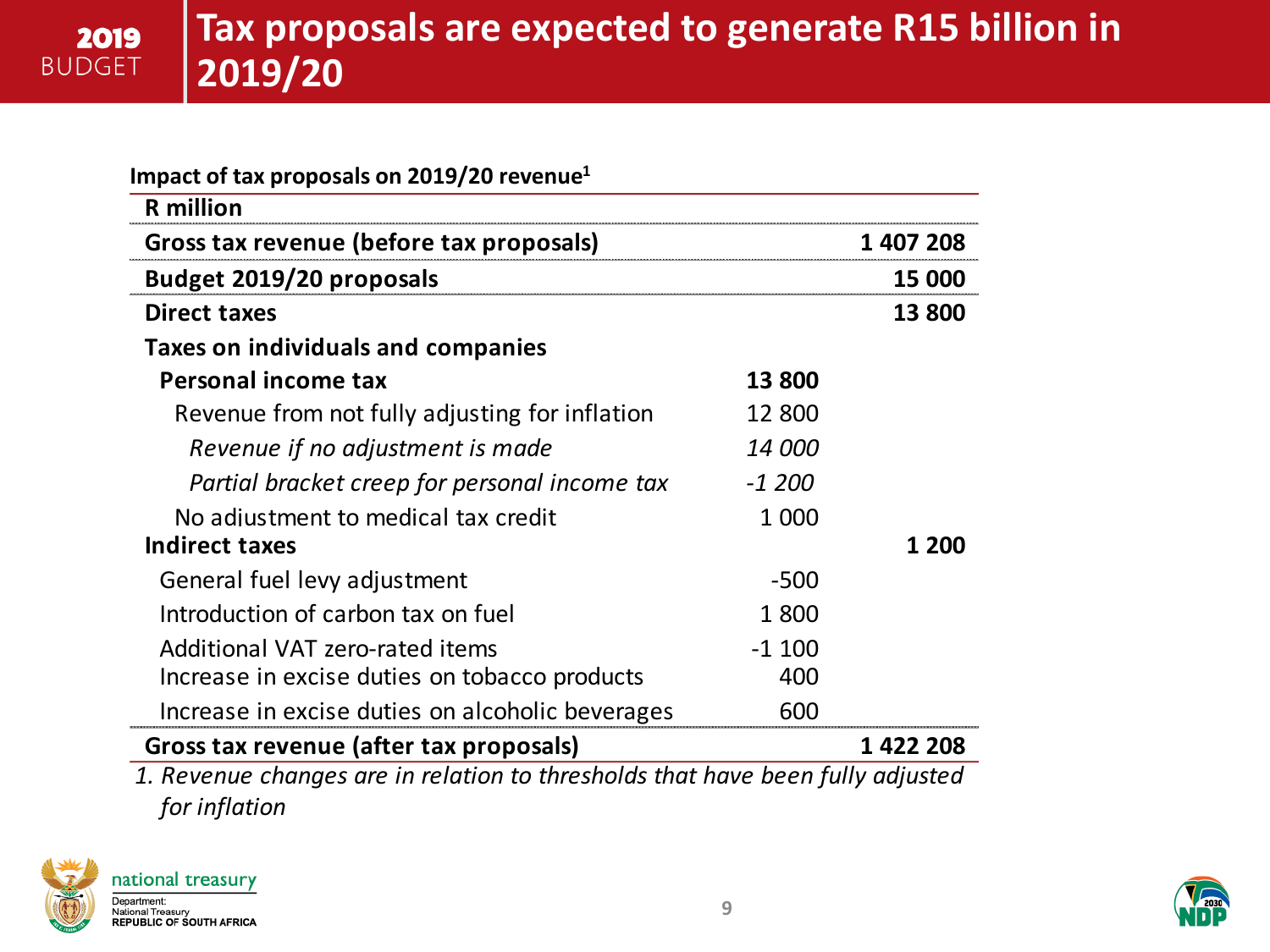| <b>R</b> million                               | 2019/20   | 2020/21   | 2021/22  | <b>MTEF total</b> |
|------------------------------------------------|-----------|-----------|----------|-------------------|
| 2018 Budget non-interest expenditure           | 1 434 907 | 1 543 593 | 1651638  | 4 630 138         |
| 2018 MTBPS $1$                                 |           |           |          |                   |
| Reprioritisation from slow spending programmes | $-8176$   | $-10347$  | $-6798$  | $-25321$          |
| Changes to contingency reserve and provisional | $-1779$   | $-603$    | $-5671$  | $-8052$           |
| allocations not assigned to votes              |           |           |          |                   |
| Reallocations to:                              |           |           |          |                   |
| National and provincial programmes             | 4 5 4 7   | 4 7 3 0   | 7 1 8 9  | 16 4 66           |
| Infrastructure: grants, build and maintenance  | 5 4 0 8   | 6 2 1 9   | 5 2 8 0  | 16 908            |
| Skills development levy adjustment             | 459       | 618       | 706      | 1783              |
| 2018 MTBPS non-interest expenditure            | 1 435 366 | 1 544 211 | 1652345  | 4 631 922         |
| 2019 Budget $^1$                               |           |           |          |                   |
| Baseline adjustments                           | $-9002$   | $-19711$  | $-21568$ | $-50281$          |
| Changes to contingency reserve                 | 6 0 0 0   | $-2000$   | $-6000$  | $-2000$           |
| Additions to spending                          | 24 000    | 23 000    | 28 300   | 75 300            |
| National Revenue Fund payments adjustment      | 135       |           |          | 135               |
| 2019 Budget non-interest expenditure           | 1 456 500 | 1 545 500 | 1653077  | 4 655 076         |
| Change from 2018 Budget <sup>2</sup>           | 21 5 92   | 1907      | 1438     | 24 938            |

*1. Details of baseline adjustments by department provided in the Estimates of National Expenditure*

*2. Change in non-interest expenditure differs from the change in expenditure ceiling due to the addition of NRF payments, SDL adjustments and the provision for SOC funding in 2019/20 Source: National Treasury*

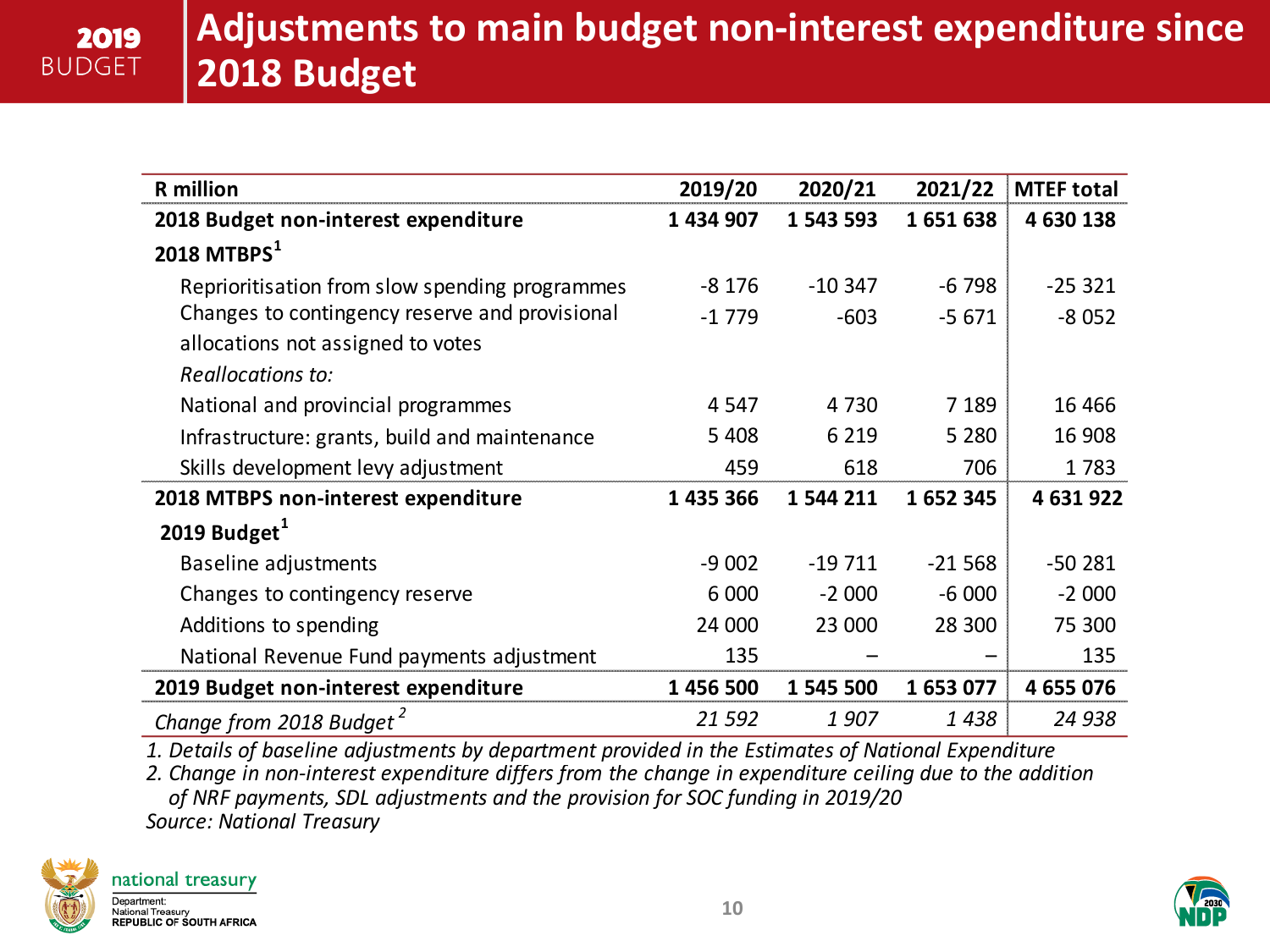#### **Main budget expenditure ceiling<sup>1</sup>**

2019 **BUDGET** 

| <b>R</b> million   | 2015/16 | 2016/17   | 2017/18       | 2018/19       | 2019/20   | 2020/21   | 2021/22 |
|--------------------|---------|-----------|---------------|---------------|-----------|-----------|---------|
| 2017 Budget Review | 1074970 | 1 144 225 | 1 2 2 9 8 2 3 | 1 3 2 3 5 5 3 | 1435408   |           |         |
| 2017 MTBPS         |         | 1 141 978 | 1 2 3 7 2 2   | 1 3 1 6 5 5 3 | 1420408   | 1524222   |         |
| 2018 Budget Review |         |           | 1 2 3 2 6 7 8 | 1 3 1 5 0 0 2 | 1416597   | 1523762   |         |
| <b>2018 MTBPS</b>  |         |           | 1 2 2 4 4 5 5 | 1 3 1 4 8 6 5 | 1416597   | 1523762   | 1630026 |
| 2019 Budget Review |         |           |               | 1 3 1 0 1 5 6 | 1 430 595 | 1 525 052 | 1630758 |

*1. Non-interest spending financed from the National Revenue Fund, excluding skills development levy, special appropriations in 2015/16 for Eskom and the New Development Bank, debt management and Gold and Foreign Exchange Contingency Reserve Account transactions and the International Oil Pollution Compensation Fund*

- The expenditure ceiling also excludes the provision of SOC funding in 2019/20 to be raised from the sale of non-core assets
- After taking account of the various adjustments to non-interest spending, the expenditure ceiling will increase by R14 billion in 2019/20, R1.3 billion in 2020/21 and R732 million in 2021/22 relative to 2018 MTBPS estimates
- In 2018/19, the expenditure ceiling has been maintained, and national and provincial compensation is likely to be lower than budgeted



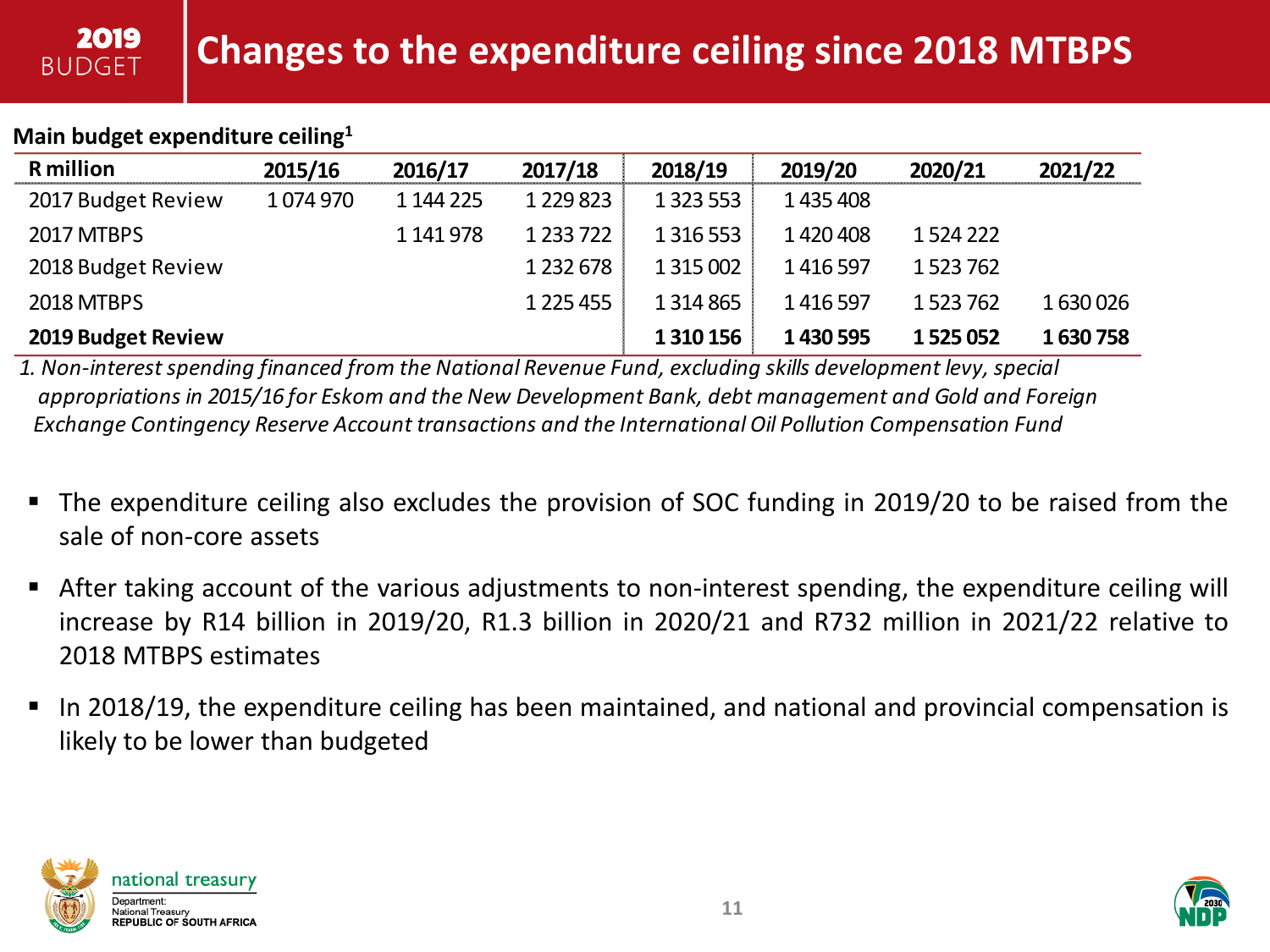#### **Gross debt-to-GDP outlook**





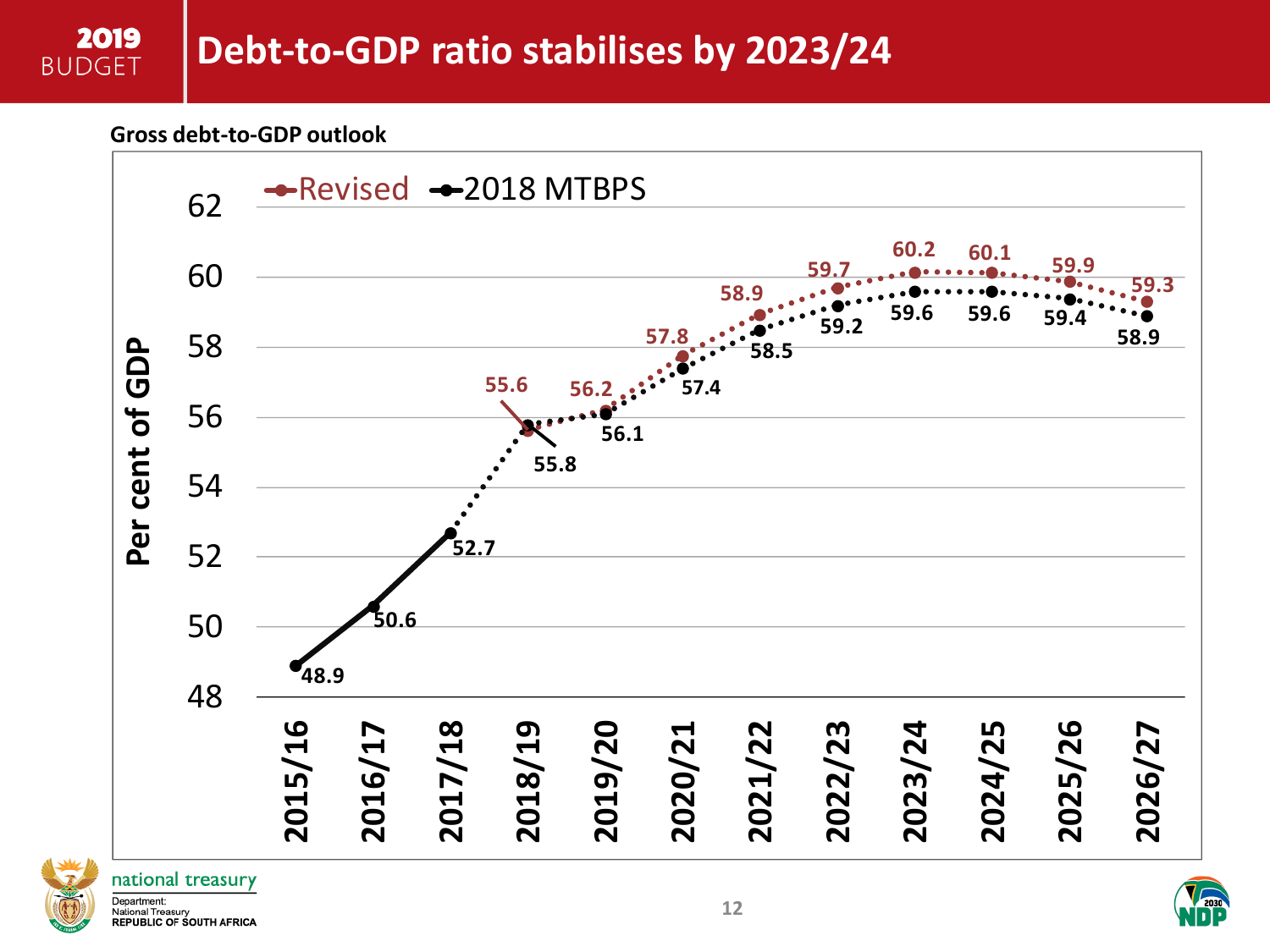#### **Consolidated fiscal framework**

|                             | 2015/16     | 2016/17        | 2017/18     | 2018/19                    | 2019/20  | 2020/21                      | 2021/22  |
|-----------------------------|-------------|----------------|-------------|----------------------------|----------|------------------------------|----------|
| R billion/percentage of GDP |             | <b>Outcome</b> |             | <b>Revised</b><br>estimate |          | <b>Medium-term estimates</b> |          |
| Revenue                     | 1 2 1 5 . 3 | 1 2 8 5 . 9    | 1 3 5 3 . 5 | 1 4 5 5 . 2                | 1583.8   | 1696.4                       | 1836.6   |
|                             | 29.4%       | 29.1%          | 28.7%       | 28.8%                      | 29.3%    | 29.2%                        | 29.4%    |
| <b>Expenditure</b>          | 1 3 6 6.3   | 1443.0         | 1 543.8     | 1 665.4                    | 1826.6   | 1948.9                       | 2 089.0  |
|                             | 33.1%       | 32.7%          | 32.7%       | 32.9%                      | 33.7%    | 33.5%                        | 33.4%    |
| Non-interest expenditure    | 1 2 2 7 . 9 | 1 288.6        | 1 374.0     | 1476.7                     | 1617.2   | 1 716.2                      | 1833.1   |
|                             | 29.8%       | 29.2%          | 29.1%       | 29.2%                      | 29.9%    | 29.5%                        | 29.3%    |
| <b>Budget balance</b>       | $-151.0$    | $-157.0$       | $-190.3$    | $-210.2$                   | $-242.7$ | $-252.6$                     | $-252.4$ |
|                             | $-3.7%$     | $-3.6%$        | $-4.0%$     | $-4.2%$                    | $-4.5%$  | $-4.3%$                      | $-4.0%$  |

- The consolidated budget includes the main budget framework and spending by provinces, social security funds and public entities financed from their own revenue sources
- Over the MTEF period, consolidated non-interest spending will grow at an annual real average rate of 2 per cent



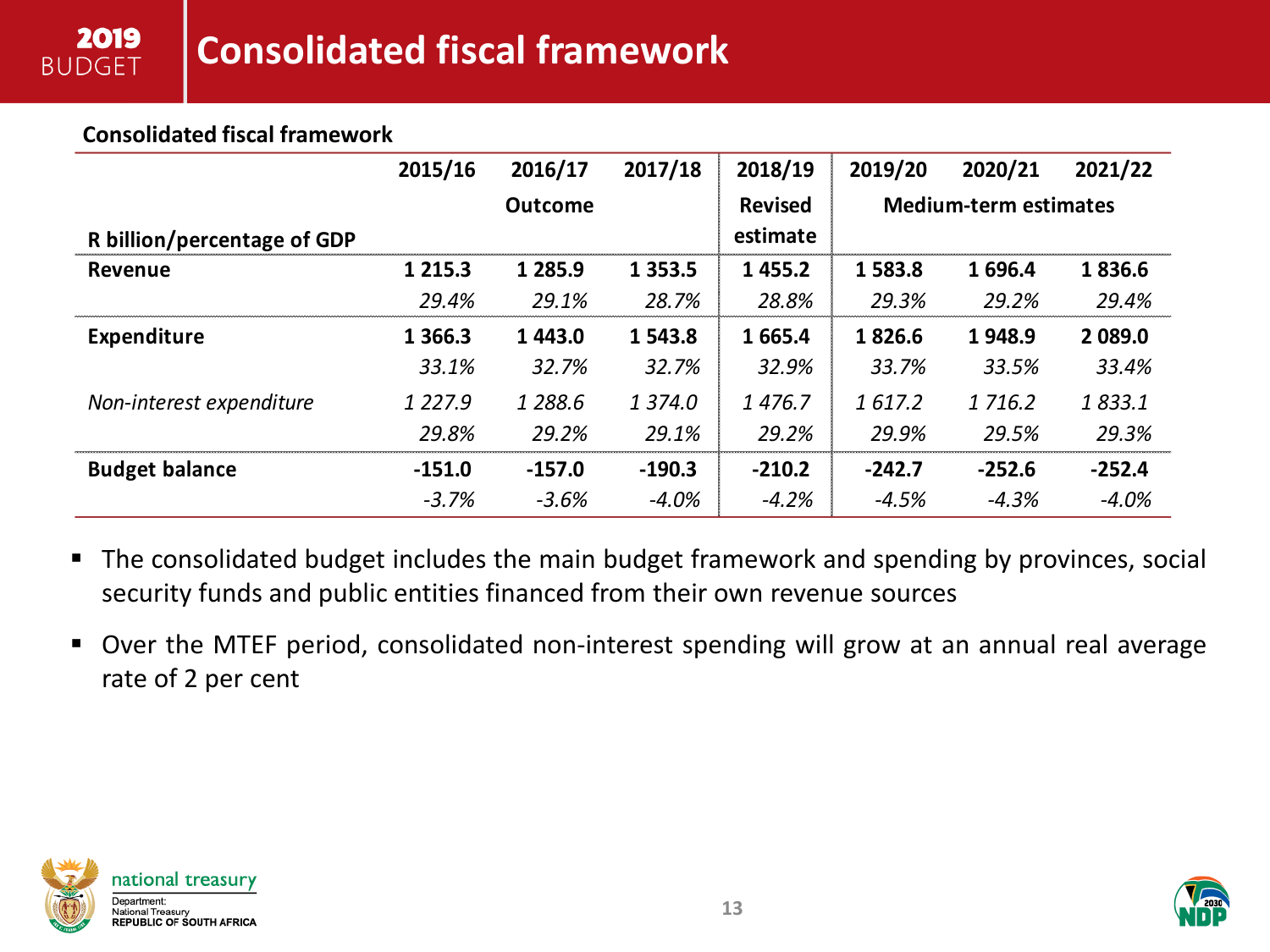# **Managing the public-service wage bill**

**Number of personnel (excluding SANDF)\***



- Employee numbers are declining at a rate sufficient to absorb 2018 wage agreement pressures, owing to natural attrition. New employees tend to be younger and lower ranked than employees who are leaving
- Over the medium term, government will take additional steps to manage growth in compensation, including early retirement without penalties
- Proposed reductions to compensation budgets amount to R5.3 billion in 2019/20, R11 billion in 2020/21, and R10.7 billion in 2021/22



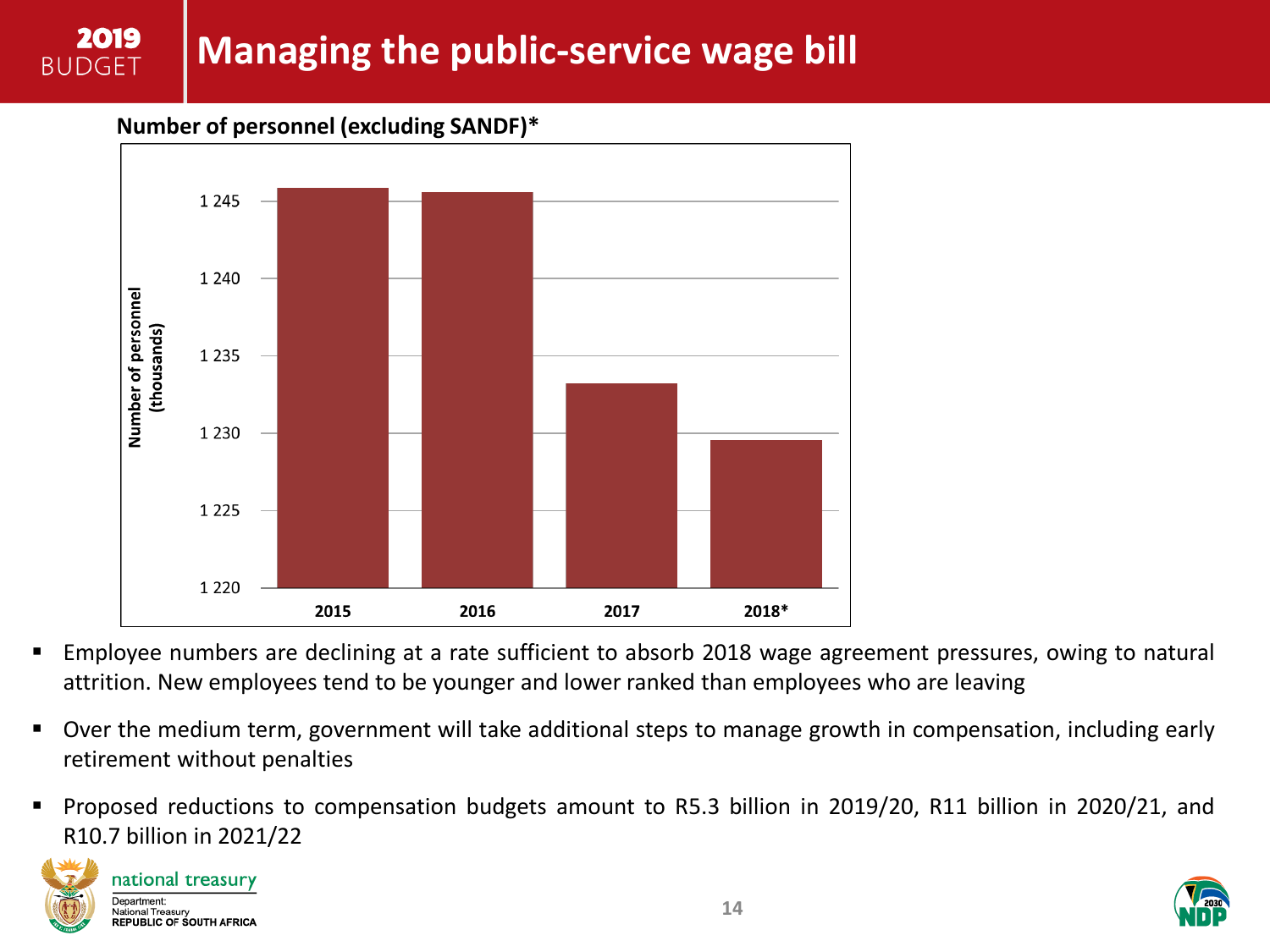### **Community development is the function with the fastestgrowing allocation**

#### **Average nominal growth in spending over the MTEF**

2019 **BUDGET** 



Community development includes funding for free basic services and human settlements



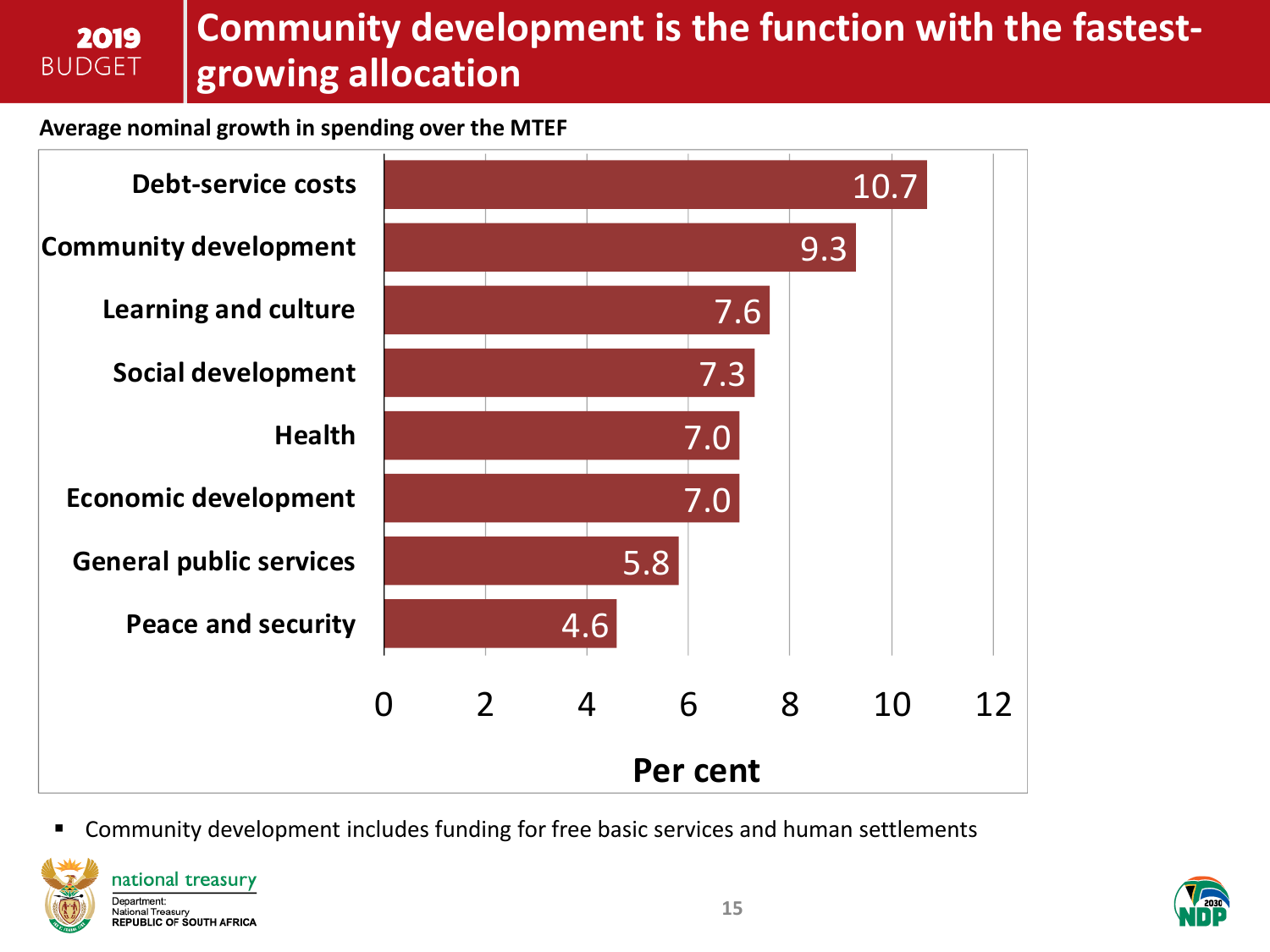#### **Learning and culture remains the largest function, followed**  2019 **BUDGET by social development and health**

**Consolidated government expenditure by function, 2019/20 — 2021/22**





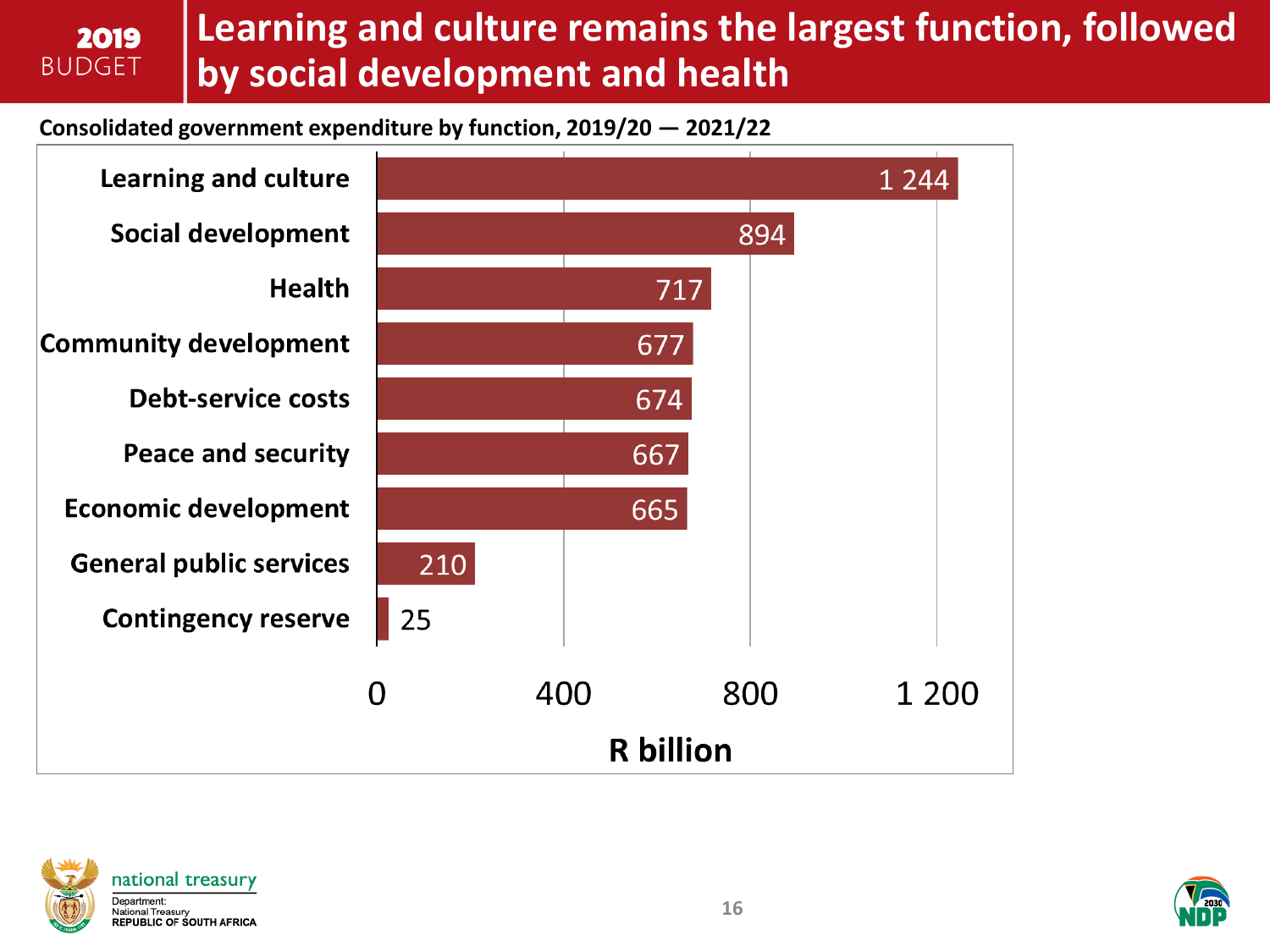### **Division of revenue**

#### **Division of revenue**

| <b>R</b> billion                 | 2018/19    | 2019/20 | 2020/21 | 2021/22 |
|----------------------------------|------------|---------|---------|---------|
| National allocations             | 638.2      | 684.7   | 733.1   | 777.7   |
| <b>Provincial allocations</b>    | 572.2      | 612.3   | 657.1   | 701.0   |
| Equitable share                  | 470.3      | 505.6   | 542.9   | 578.6   |
| Conditional grants               | 101.9      | 106.7   | 114.2   | 122.4   |
| Local government allocations     | 117.3      | 127.3   | 137.9   | 149.5   |
| Provisional allocations not      |            | 19.2    | 11.4    | 18.9    |
| assigned to votes                |            |         |         |         |
| <b>Total allocations</b>         | 1 3 2 7 .6 | 1443.5  | 1 539.5 | 1647.1  |
| Percentage shares                |            |         |         |         |
| <b>National</b>                  | 48.1%      | 48.1%   | 48.0%   | 47.8%   |
| Provincial                       | 43.1%      | 43.0%   | 43.0%   | 43.1%   |
| Local government                 | 8.8%       | 8.9%    | 9.0%    | 9.2%    |
| <b>Source: National Treasury</b> |            |         |         |         |

- Over the MTEF period, after budgeting for debt-service costs and the contingency reserve, 47.9 per cent of nationally raised funds are allocated to national government, 43 per cent to provinces and 9.1 per cent to local government
- Division of revenue remains strongly redistributive



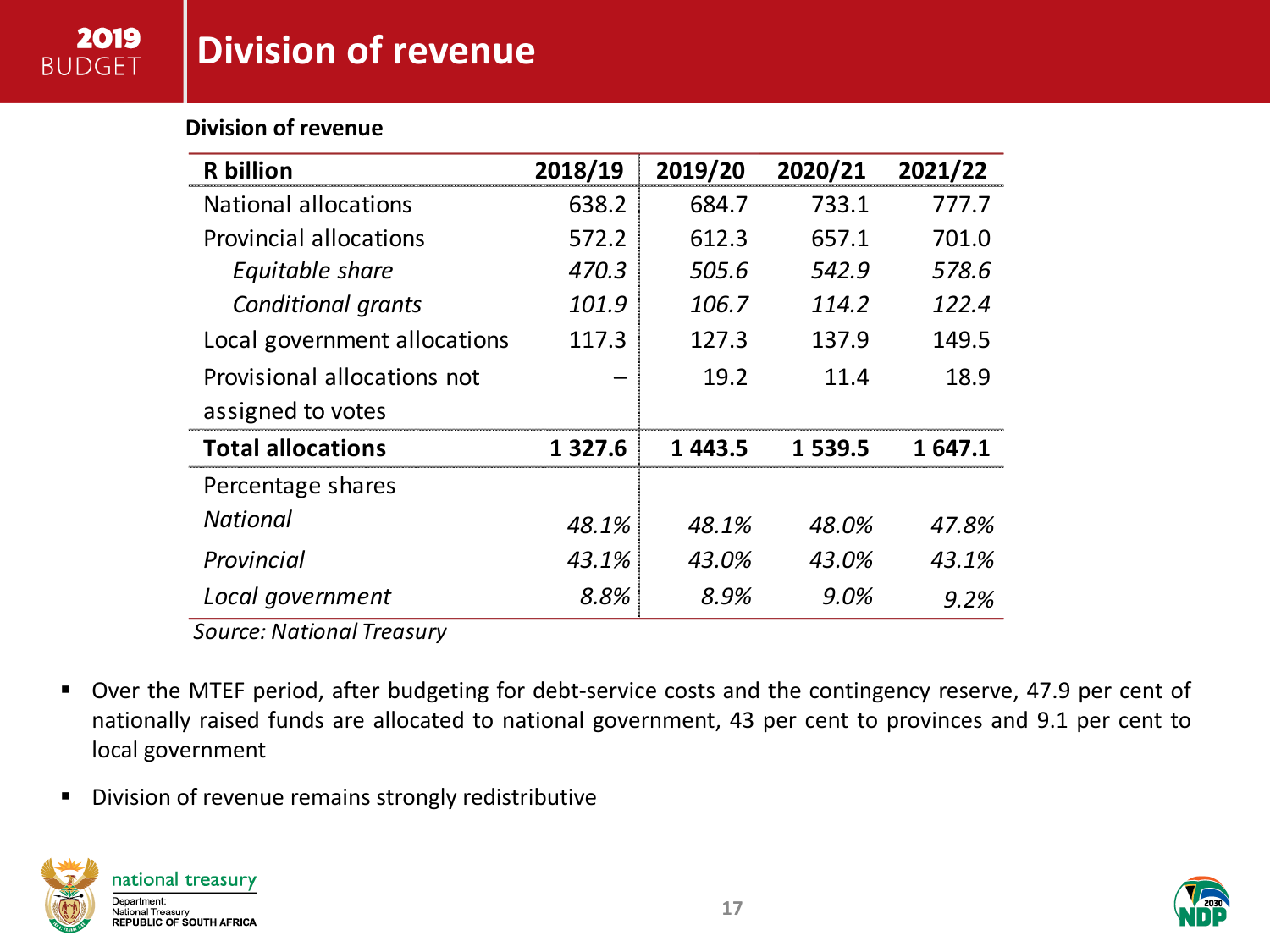### **Financial position of state-owned companies**

#### **Financial performance and position of state-owned companies**



- Several entities are struggling to meet their debt obligations, with return on equity deteriorating to -0.3 per cent in 2017/18. This reflects weak revenue growth and high cost structures
- Growing debt-service costs from a decade-long debt accumulation phase also weigh heavily on profitability
- **Diamage 1** Over the year ahead, government will initiate reforms to strengthen the governance, financial management and operations of state-owned companies



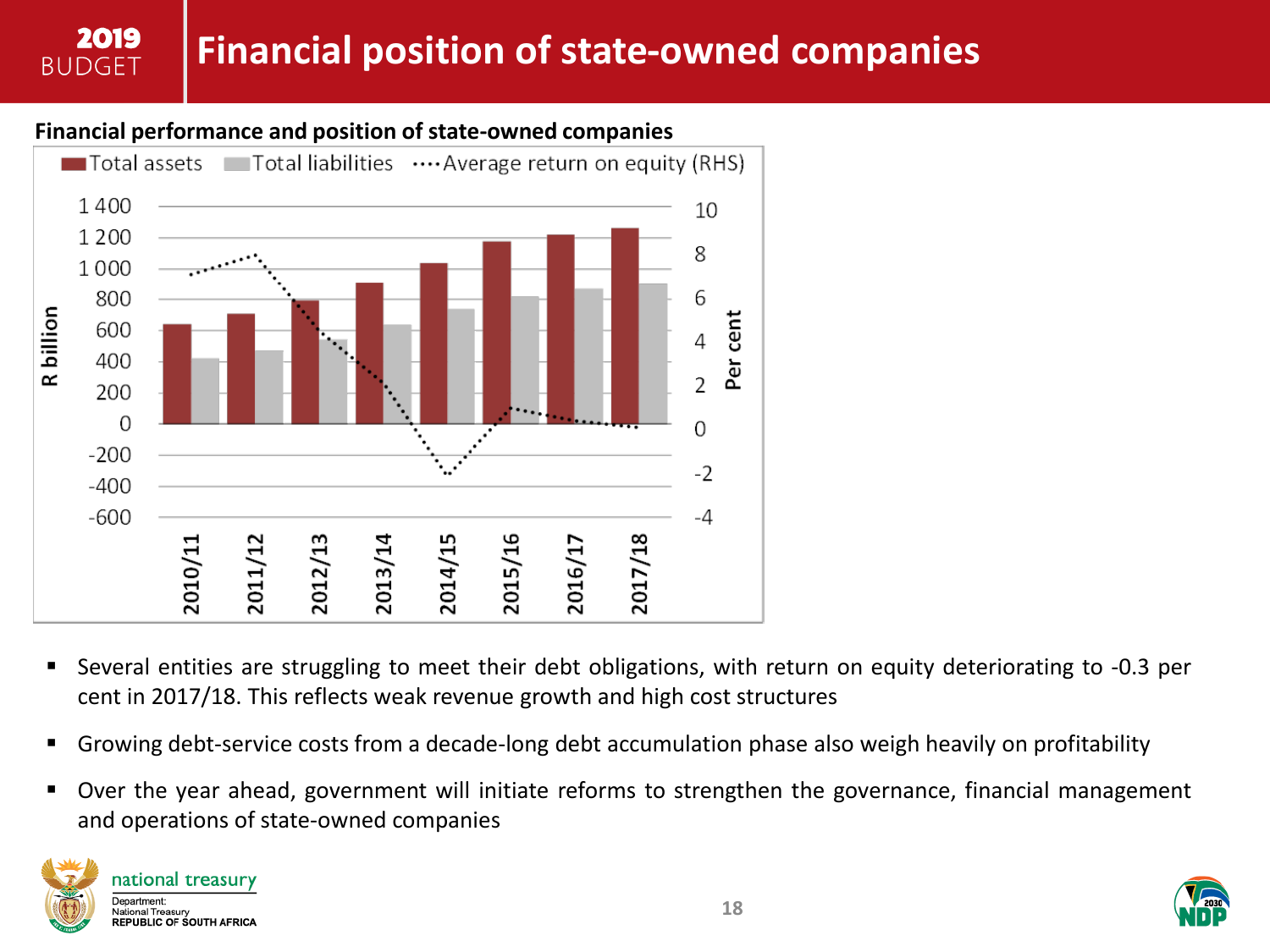The risks to the fiscal and economic outlook remain elevated:

- State-owned company reform process
- Domestic economic outlook, including load-shedding, higher electricity prices, prolonged industrial action in mining, and adverse weather conditions
- International economic outlook, including slower growth in China, trade frictions, the terms of Brexit, and potential banking sector risks in Europe
- Tax buoyancy and SARS reorganisation process